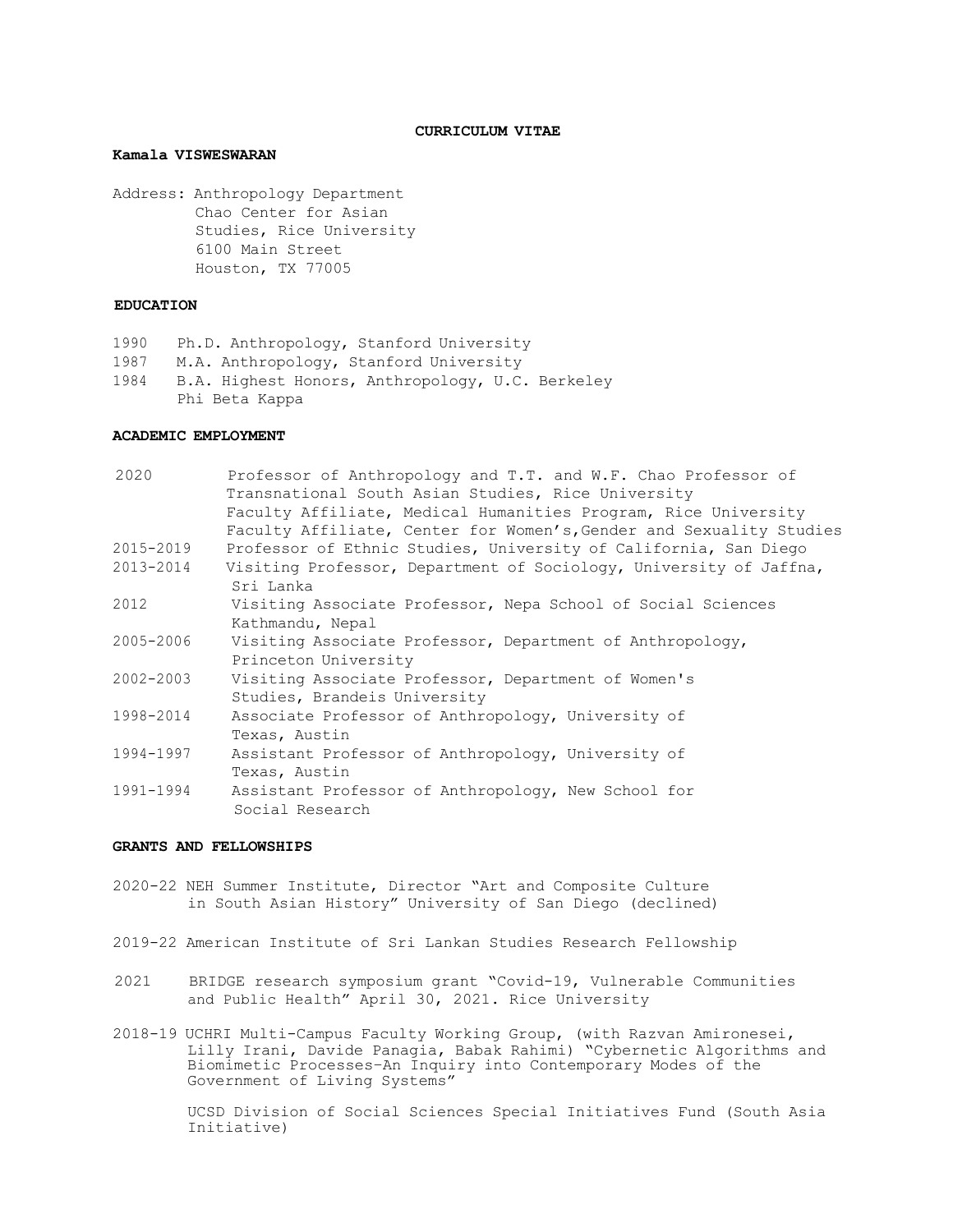- J. 2016-20 International Institute Seed Grant, UCSD Office of the Chancellor (with Maureen Feeley, Nancy Postero, Pamela Ratcliffe, Akos Rona-Tas, Sharon Rose) 5 years
- 2014-15 Andrew W. Mellon Fellow, Stanford Center for Advanced Study in the Behavioral Sciences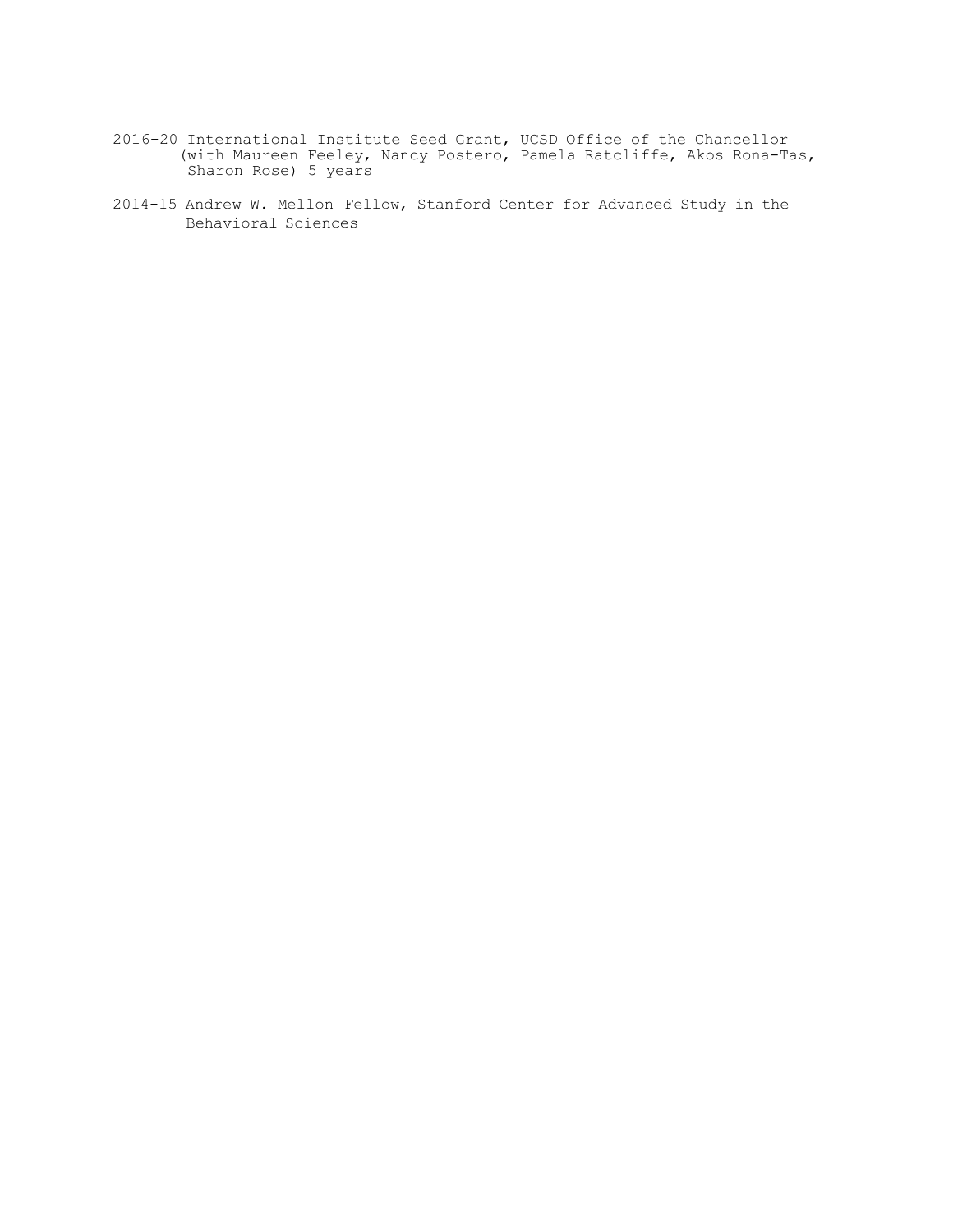- 2013-14 CIES Fulbright Senior Research and Teaching Fellowship, Sri Lanka 2011 Radcliffe Institute Exploratory Seminar grant, "Gender, Militarization, and Endemic Conflict"
- 2005-6 South Asia Research Fellowship, Institute of International and Regional Studies, Princeton University
- 2001-2 Bunting Fellowship, Radcliffe Institute for Advanced Study, Harvard University
- 2000 Dean's Fellow, University of Texas, Austin
- 1996-7 Andrew W. Mellon Postdoctoral Fellow, Sawyer Seminar Program, Chicago Humanities Institute, University of Chicago
- 1996 University of Texas, Faculty Summer Research Award Junior Fellow, British Studies Seminar, UT Austin
- 1995-6 American Institute of Indian Studies, Senior Research Fellowship
- 1994-5 CIES Fulbright, Senior Research Fellowship
- 1992-4 Assistant Project Director, Indian Council of Social Science Research, "Marriage Practices in Four Tamil Communities"
- 1993 New School for Social Research, Faculty Development Grant on Multicultural Education
- 1992 New School for Social Research, Faculty Travel Grant
- 1988-9 American Association of University Women, Dissertation Fellowship
- 1987-8 U.S. Department of Education Fulbright-Hayes Fellowship, American Institute of Indian Studies Junior Fellowship, IIE Fulbright, declined accepted declined

## **PUBLICATIONS**

#### Books

 "A Thousand Genocides Now: Gujarat in the Making of the Modern Imaginary of Violence" (Under contract; Duke University Press)

 (Editor) Everyday Occupations: Experiencing Militarism in South Asia and the Middle East. University of Pennsylvania Press, 2013.

 (Editor) Perspectives on Modern South Asia: A Reader in Culture, History and Representation, Wiley-Blackwell, 2011.

 Un/common Cultures: Racism and the Rearticulation of Cultural Difference, Duke University Press, 2010 (Navayana Press edition, 2011).

 Fictions of Feminist Ethnography. Minneapolis: University of Minnesota Press, 1994. Second printing, 1996, Third printing, 1997. Fourth printing, 2003. (Oxford University Press edition, 1996).

## Special Journal Issue

 (Co-editor) "Everyday Militarism" Special Issue of *Feminist Studies*  42(1):7-261, Spring 2016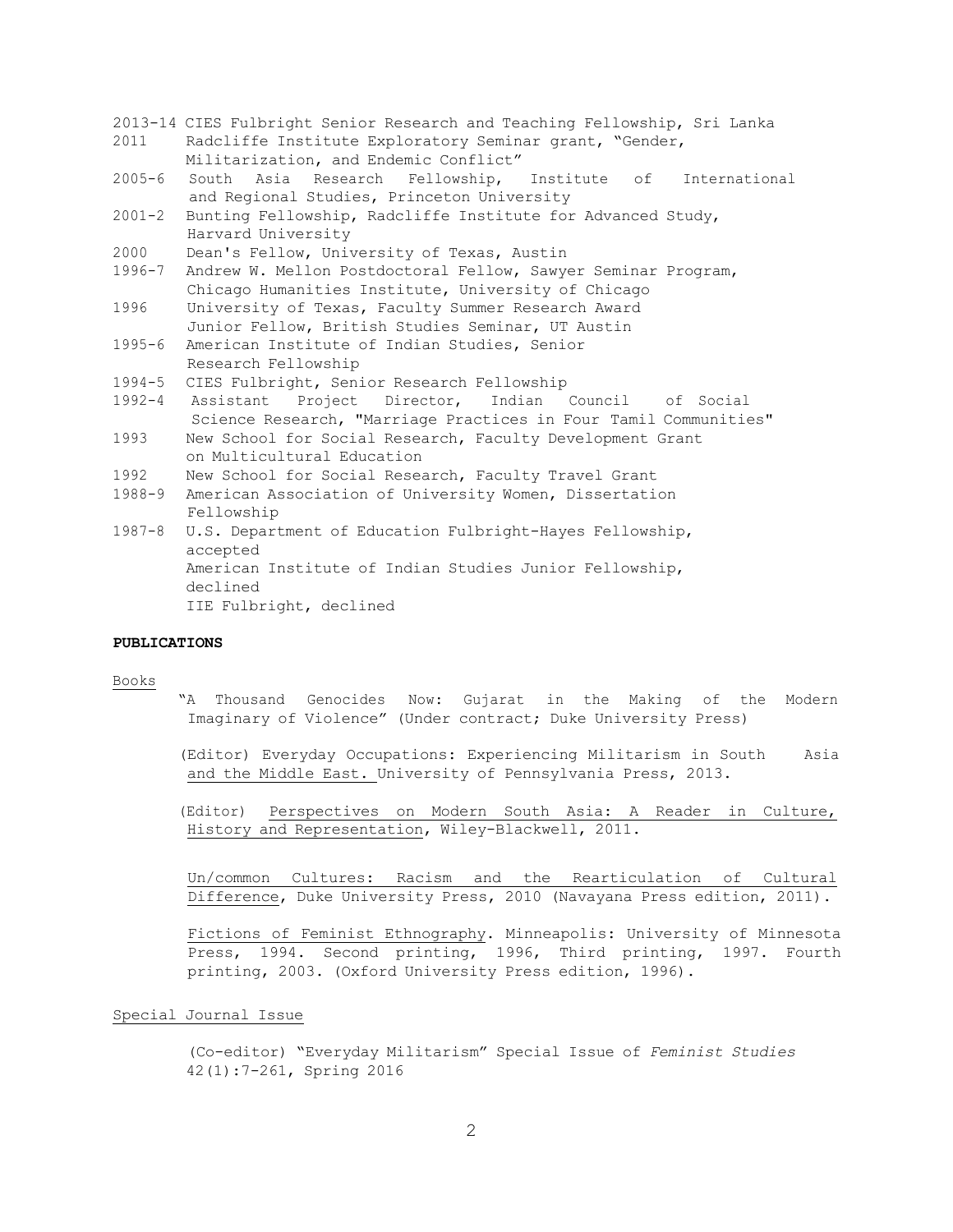#### Under Review

2020 "The Algorithmic Turn" (Submitted; under review)

"Notes on the Story that Comes After" (Submitted; under review)

"Foolish Generosity" (Submitted; under review)

### Peer-Reviewed Journal Articles

- 2018 "Customary Law, Criminality, and the 'Woman Question' in Late Colonial India" CONTRIBUTIONS TO INDIAN SOCIETY 52 (2): 156–185
- 2016 (with Leisa Meyer) "Preface: Everyday Militarism" Special Issue of FEMINIST STUDIES. 42(1):7-16.
- 2012 "Occupier/Occupied" IDENTITIES: GLOBAL STUDIES IN CULTURE AND POWER. Special Inaugural Issue. 19(4):440-51. (July 2012).
- 2011 "Fragile Facts: On Scholarship and Activism" CULTURAL DYNAMICS. March 2011. 23(1):73-9.
- 2010 (with Michael Witzel et. al) "The Hindutva View of History: Rewriting Textbooks in India and the U.S." GEORGETOWN JOURNAL OF INTERNATIONAL AFFAIRS. 10(2):101-12.
- 2004 "Gendered States: Rethinking Culture as a Site of South Asian Human Rights Work" HUMAN RIGHTS QUARTERLY. 26(2):483-511.

 "Introduction: Engendering Violence: Boundaries, Histories and the Everyday" Special Issue on "Gendered Violence in South Asia: Nation and Community in the Postcolonial Present (with Sukhanya Banerjee, Angana Chatterji, Lubna Chaudhury, Manali Desai, and Saadia Toor) CULTURAL DYNAMICS. Vol 16 (2/3):125-39.

- 2002 "September 11: A Feminist Archive" (with Amrita Basu, Paula Giddings, Inderpal Grewal) in MERIDIANS: FEMINISM, RACE, TRANSNATIONALISM. March 2002, 2(2):250-3
- 1999 (with Ali Mir) "On the Politics of Community in South Asian American Studies" Special Issue on South Asian American Studies. Vijay Prashad and Biju Mathew (eds) AMERASIA JOURNAL. 25(3): 97-110.

 "Affective States" TOPOI. Special Issue on Philosophy and the Crisis of the Humanities. David Lloyd (Guest Editor). 18:81-86.

 "What Can Be in a Museum Catalog? Family, Politics and the Indian Diaspora" SAGAR. (Special Issue: South Asian Diasporas). 6:1-12, Fall 1999.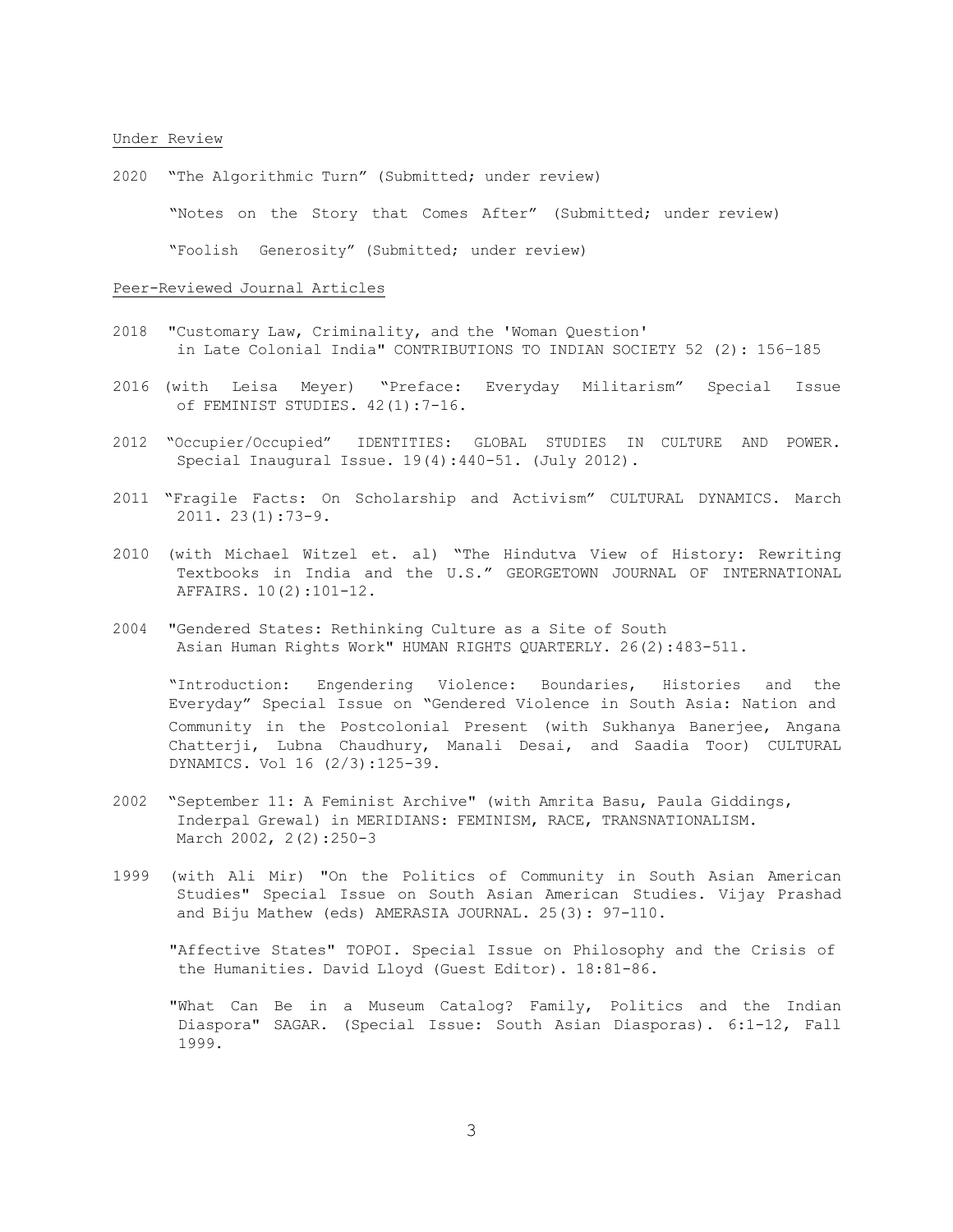- 1998 "Race and the Culture of Anthropology." THE AMERICAN ANTHROPOLOGIST. March 1998. 100(1):70-83.
- 1997 "Review Essay: Histories of Feminist Ethnography." ANNUAL REVIEW OF ANTHROPOLOGY. 26: 591-621.

 "Diaspora By Design: Flexible Citizenship and the South Asian Diaspora in U.S. Racial Formations." DIASPORA. Spring 1997. 6(1):5-29.

1988 "Defining Feminist Ethnography" INSCRIPTIONS. 3/4: 27-44.

 "Illegal Slum Evictions in Madras City: The Case of Wallace Garden" ECONOMIC AND POLITICAL WEEKLY. October 8, 1988.

### Peer-Reviewed Book Chapters

- 2014 "Dying Worlds" in Writing Culture and the Life of Anthropology. Orin Starn (ed). Duke University Press.
- 2013 "Introduction: Geographies of Everyday Occupation" in Everyday Occupations: Experiencing Militarism in South Asia and the Middle East. Kamala Visweswaran (ed).Philadelphia: University of Pennsylvania Press.
- 2011 "Introduction: Reconceptualizing Nation and Region in Modern South Asia" pp 1-10; Part I, "Debates about Origins;" pp. 13-15; Part II, "Studying South Asia" pp. 49-51; Part III, "Partition, Nationalism and the Formation of South Asian Nation-States" pp. 115-18; Part IV, "States and Communal Conflict in South Asia" pp. 175-6; Part V, "Development and Liberalization" pp. 221-3; Part VI, "Social Movements" pp. 305-6. in Perspectives on Modern South Asia: A Reader in Culture, History and Representation. Kamala Visweswaran (ed). Wiley-Blackwell.
- 2010 "India in South Africa: Counter-Genealogies for a Subaltern Sociology?" in M. Natarajan and P. Greenough (eds) Against Stigma: Caste, Race, and Justice since Durban. Delhi: Orient-Longman. Pp. 326-74.
- 2003 "The Interventions of Culture: Claude Levi-Strauss and the Internationalization of the Modern Concept of Race" in Robert Bernasconi(ed). Race and Racism in Continental Philosophy. Bloomington: Indiana University Press.
- 2001 "An Idea of Race, A Philosophy of Hierarchy: Louis Dumont's Homo Hierarchicus" in Robert Bernasconi (ed). Race: Blackwell Readings in Continental Philosophy. London: Blackwell. pp.205-17.
- 1998 "Wild West Anthropology and the Disciplining of Gender" in Gender and the Origins of American Social Science. Helene Silverberg (ed). Princeton University Press. pp. 86-123.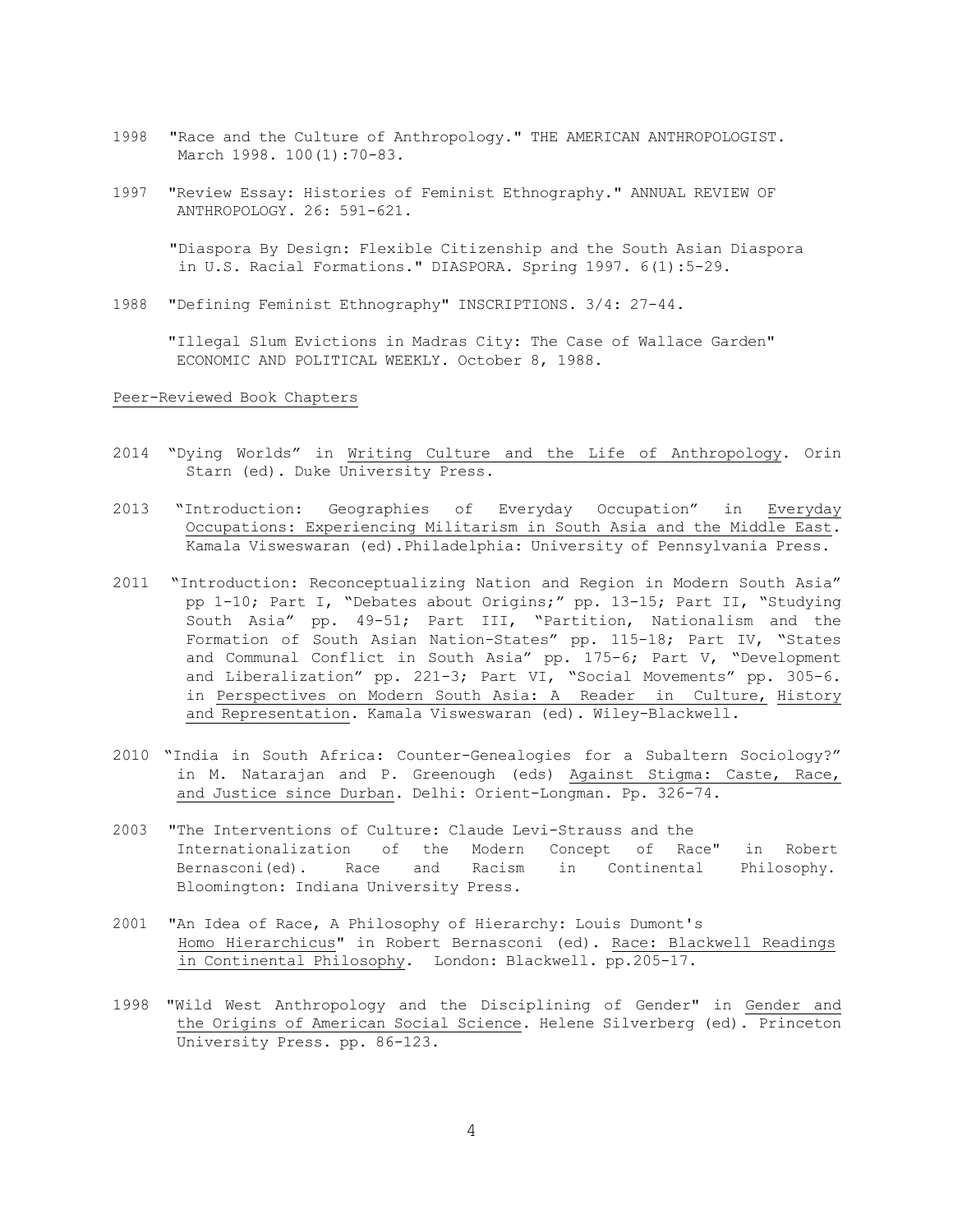- 1996 "Small Speeches, Subaltern Gender: Nationalist Ideology and its Historiography" SUBALTERN STUDIES, IX: 83-125. Shahid Amin and Dipesh Chakrabarty (eds). Delhi: Oxford University Press.
- 1994 "Betrayal: An Analysis in Three Acts," in Postmodernism and Transnational Feminist Practices. Inderpal Grewal and Caren Kaplan(eds). University of Minnesota Press. pp.90-109.
- 1993 "Predicaments of the Hyphen" in Our Feet Walk the Sky. Women of South Asian Descent (eds). S.F.: Kitchen Table Press.

## Art Catalogue

 2006 (with Mani Shekar Singh) "Introduction and Interview" Santosh Kumar Das/The Gujarat Series: An Introduction. University of Texas South Asian Institute, Publications Series. Pp. 4-8; 38-42.

### Encyclopedia Entries

- 2008 "Feminism: South Asia" OXFORD ENCYCLOPEDIA OF THE MODERN WORLD. Peter Stearns(ed).Oxford University Press.DOI:10.1093/acref/9780195176322.001.0001
- 2000 "Ethnography" ROUTLEDGE ENCYCLOPEDIA OF FEMINIST THEORIES. Lorraine Code (ed). London: Routledge. Pp. 183-4.
- 1996 "Postcolonialism" ENCYCLOPEDIA OF CULTURAL ANTHROPOLOGY. (Human Area Relations Files, Yale) David Levinson and Melvin Ember (eds). Vol. 3: 988-93. N.Y: Henry Holt.

### Book Reviews

- 2007 "South Asian Diasporic Politics: Review of Monisha Das Gupta, Unruly Immigrants. ECONOMIC AND POLITICAL WEEKLY, 42(29):3010-11, July 21, 2007.
- 2006 "Review of Fraternal Capital: Peasant Workers, Self-Made Men and Globalization in Provincial India" Stanford University Press. 2004. AMERICAN ANTHROPOLOGIST. Volume 108(1): 235-236. March 2006.
- 2005 "Review of Unfamiliar Relations: Family and History in South Asia" INDIAN ECONOMIC AND SOCIAL HISTORY REVIEW. Delhi, Permanent Black, 2004.
- 2004 "Review of Trans-Status Subjects: Gender in the Globalization of South and Southeast Asia. Edited by Sonita Sarkar and Esha Niyogi De" AMERICAN ANTHROPOLOGIST. 107(1): 165-6.

 "Review of Becoming American, Being Indian: An Immigrant Community in New York City" JOURNAL OF ASIAN AMERICAN STUDIES. 7(1): 84-7.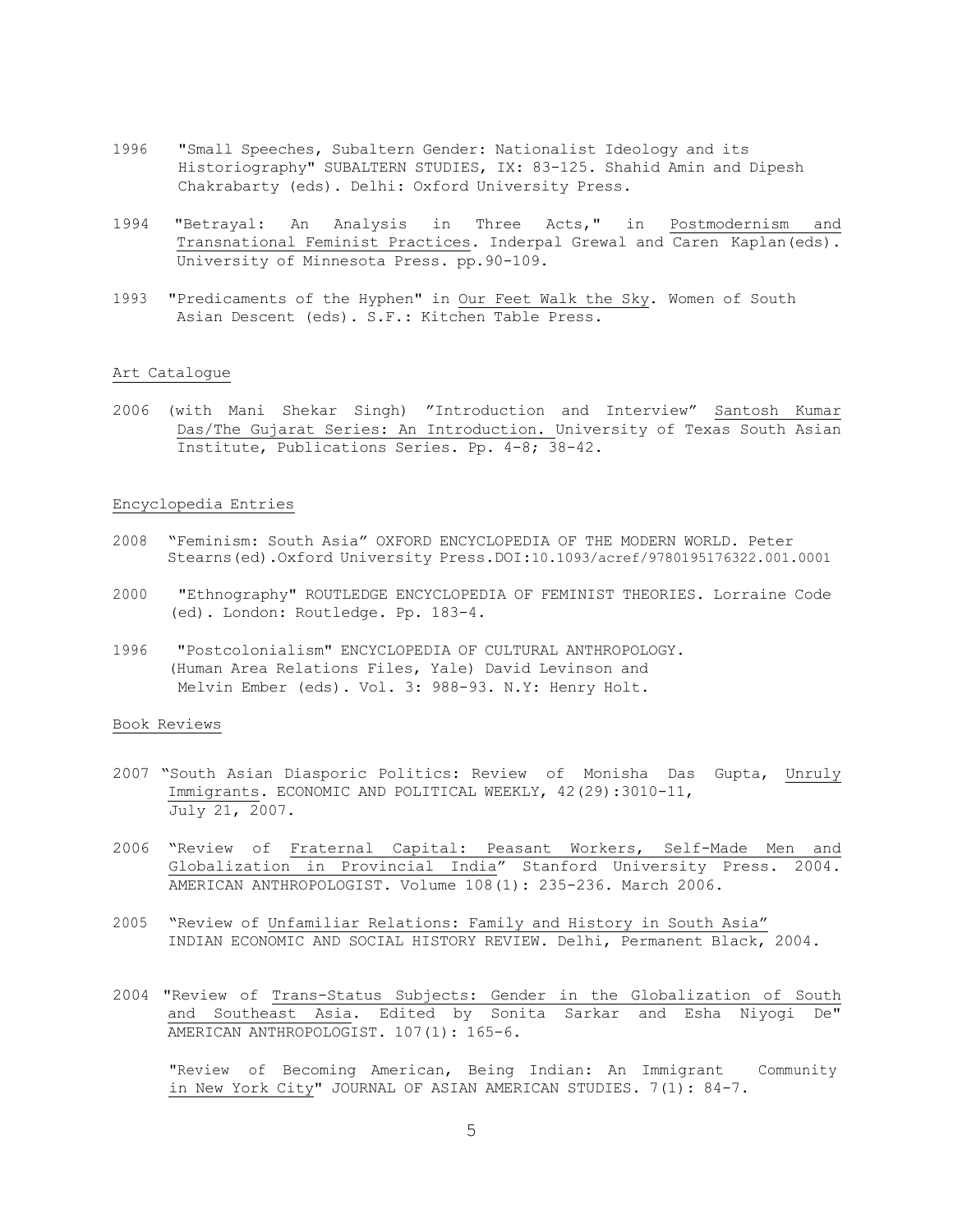2003 "Review of Colonial Feminists in India by Bharathi Ray" INDIAN ECONOMIC AND SOCIAL HISTORY REVIEW. 41(3):352-55.

 "Review of A Time for Tea: Women, Labor and Post/Colonial Politics on an Indian Plantation by Piya Chatterji" AMERICAN HISTORICAL REVIEW. April 2003. 108(2):499-500.

- 2001 "Review of Asian/American: Historical Crossings of a Racial Frontier by David Palumbo-Liu" AMERICAN ANTHROPOLOGIST.103(1):52-3.March 2001.
- 2000 "Review of Questions of Travel by Caren Kaplan and Dangerous Liaisons Anne McClintock, Aamir Mufti, and Ella Shohat(eds). SIGNS. 25(2): 570-2
- 1998 "Review of 'New Formations, New Questions: Asian American Studies'" Special issue of POSITIONS, JOURNAL OF ASIAN STUDIES. 1(3):308-11. October 1998.

 "Review of A Passion for Difference by Henrietta Moore." AMERICAN ETHNOLOGIST. 25(1):23-4. February 1998.

 1997 "Review of Colonial Masculinity by Mrinalini Sinha." JOURNAL OF ASIAN STUDIES. 56(3):838-9. August 1997.

 "Review of Feminist Dilemmas in Fieldwork." Diane Wolf (ed). AMERICAN ETHNOLOGIST. 24(2):461-2, May 1997.

 1994 "Review of Rereading Cultural Anthropology" by George Marcus (ed). AMERICAN ANTHROPOLOGIST. 96(2):470-1, June 1994.

### Work in Progress

(Editor) "Opticalities" Mss.

(Editor) "Thirty Hours of Freedom: The Short Stories of J.E. Jeyaseelan"

### Academic Reports

- 2018 (with Saiba Varma, et. al. "Proposal for the Establishment of a Minor in South Asian Studies at the University of California, San Diego," September 2018.
- 2012 "Nepa School for Social Sciences and Humanities, Diploma Course Evaluation for the Higher Education Support Program," Open Society Institute, Soros Foundation. July 18, 2012.
- 2009 (with Amrita Basu, et. al.) "Reframing a Regional Approach to South Asia: Demilitarization, Development and Sustainable Peace" NYU Institute of Public Knowledge, Ad Hoc Working Group on South Asia. May 4,2009.
- 2005 "Report on Lal Bahadur Shastri National Academy of Administration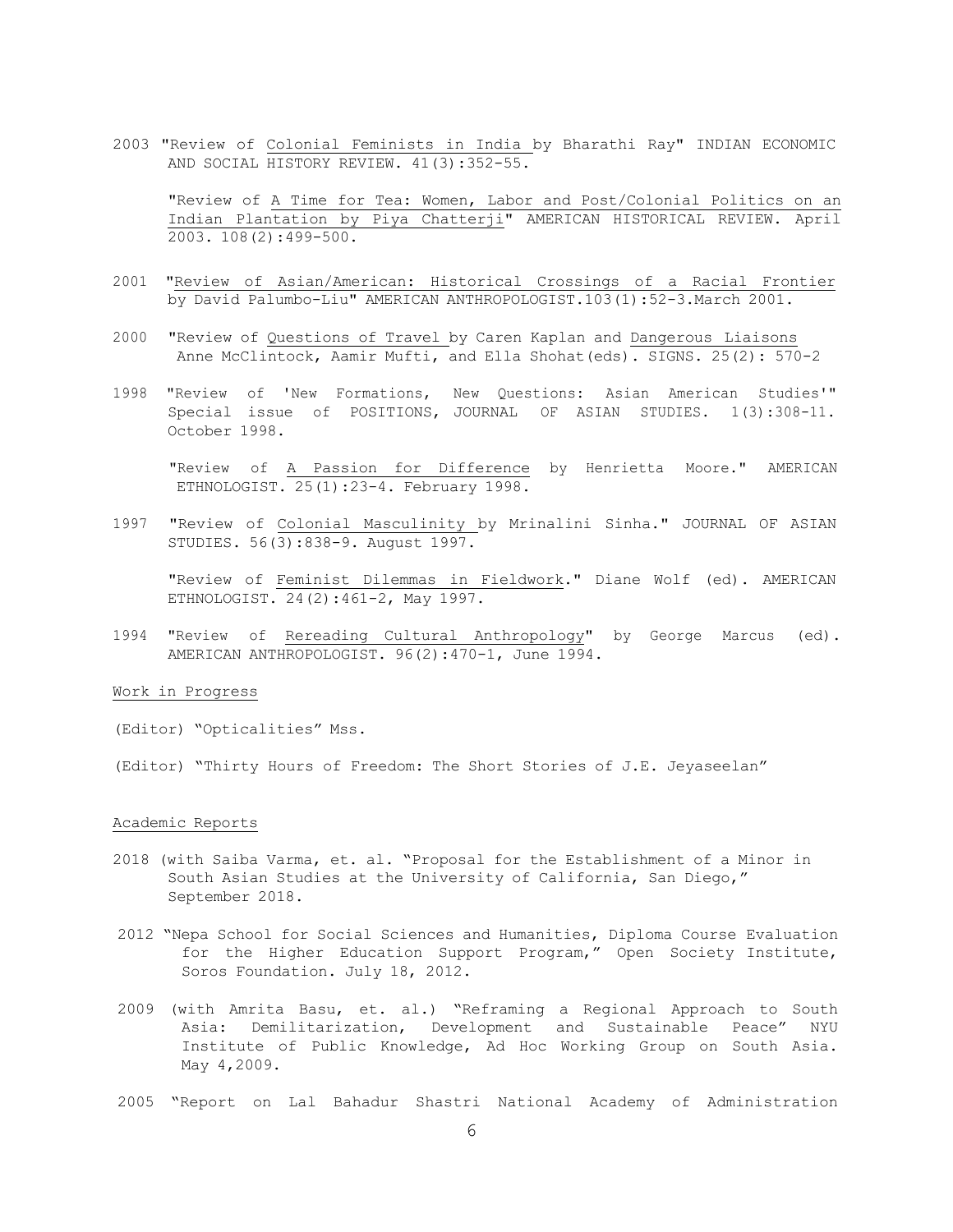(LBSNAA-India)-UT/LBJ School of Public Affairs Exchange Program," University of Texas, South Asia Institute. September 2005.

 1998 "Proposal for Establishing a Program in Asian American Studies at the University of Texas" (with the Asian American Relations Group) June 1998

### **ORGANIZED CONFERENCES AND SEMINARS**

 Co-Organizer, South Asia Initiative Seminar, UCSD Winter and Spring 2019 Organizer, "Race, Identity and Graphic Art: A Cartoon Workshop with Vishavjit Singh" May 15, 2018, UCSD. Convener, UCSD Workshop, "Opticalities" March 16-18, 2018 Organizer, South Asia Initiative Seminar, UCSD, Fall 2017 Co-Organizer, South Asia Initiative Seminar, UCSD Winter and Spring 2017 Organizer, Screening and Discussion of Documentary Film, "Southwest of Salem: The Story of the San Antonio Four" with filmmaker Elvia Mendoza. May 31, 2017, UCSD. Organizer, "Genre and Theory: Strategies Toward Better Writing and Publishing" discussion with Ken Wissoker, Editorial Director, Duke University Press. May 22, 2017, UCSD. Organizer, "Standing as Rock, Imagining Futures" Panel Discussion with playwright Cherie Moraga, UCSD Ethnic Studies, December 1, 2016. Convener, UCSD Workshop, "Trauma and Mental Health in 'Post-Conflict' Societies" November 4-5, 2016 Organizer, Screening and Round Table Discussion of Documentary Film, "For the Love of a Man," with filmmaker Joyojeet Pal. April 3, 2016, UCSD. Organizer, Brown Bag Lunch Series, UCSD Ethnic Studies, Fall-Winter 2015-16 Organizer, "Masculinity from the Margins: Revisiting the Documentary Subjects of Anand Patwardhan" South Asia Institute Seminar, March 7, 2013. Organizer, "Racial Formations in the 21st Century: A Round Table Discussion with Michael Omi" January 28, 2013. Organizer, "Asian Americans and Fisher v. Texas" Panel Discussion, UT Austin, November 27, 2012. Convener, Exploratory Seminar, "Gender, Militarization, and Endemic Conflict" Radcliffe Institute, Harvard University, April 2-3, 2011. Organizer,"Human Rights and the Struggle for Justice in Sri Lanka: A Co-organizer, Workshop on "South Asia and the Politics of Knowledge," Institute Organizer, "How We Celebrate Freedom: A Screening and Discussion of the Film Sanjay Kak, South Asia Institute, October 2, 2007. Organizer, Workshop, "Documentary Film and the Women's Movements in India University of Texas, April 10-12, 2007. Religions" Fall-Spring 2006-7 South Asia Institute, University of Texas Co-Organizer, Rice Anthropology Colloquium, 2020-2 Co-organizer, "Field Guide to the Patchy Anthropocene" lecture and workshop with Anna Tsing. November 11-12, 2021 Organizer, "Anthropoesia and Ethnography" Colloquium with Ather Zia, November 3, 2021 Co-Organizer, Rice Anthropology Chair's Lecture, Spring and Fall 2021 Screening and Discussion of the Film, 'No More Tears Sister' with Sharika Thiranagama," South Asia Institute and Anthropology. April 30, 2010. of Public Knowledge, New York University, March 1-2, 2009 'Jashn-e-Azadi' and 'Words on Water' for Gandhi Jayanthi," With filmmaker and Pakistan," with Beena Sarwar and Madhushree Dutta. South Asia Institute, Co-organizer, Seminar on "Modes of Narration in South Asian Histories and 7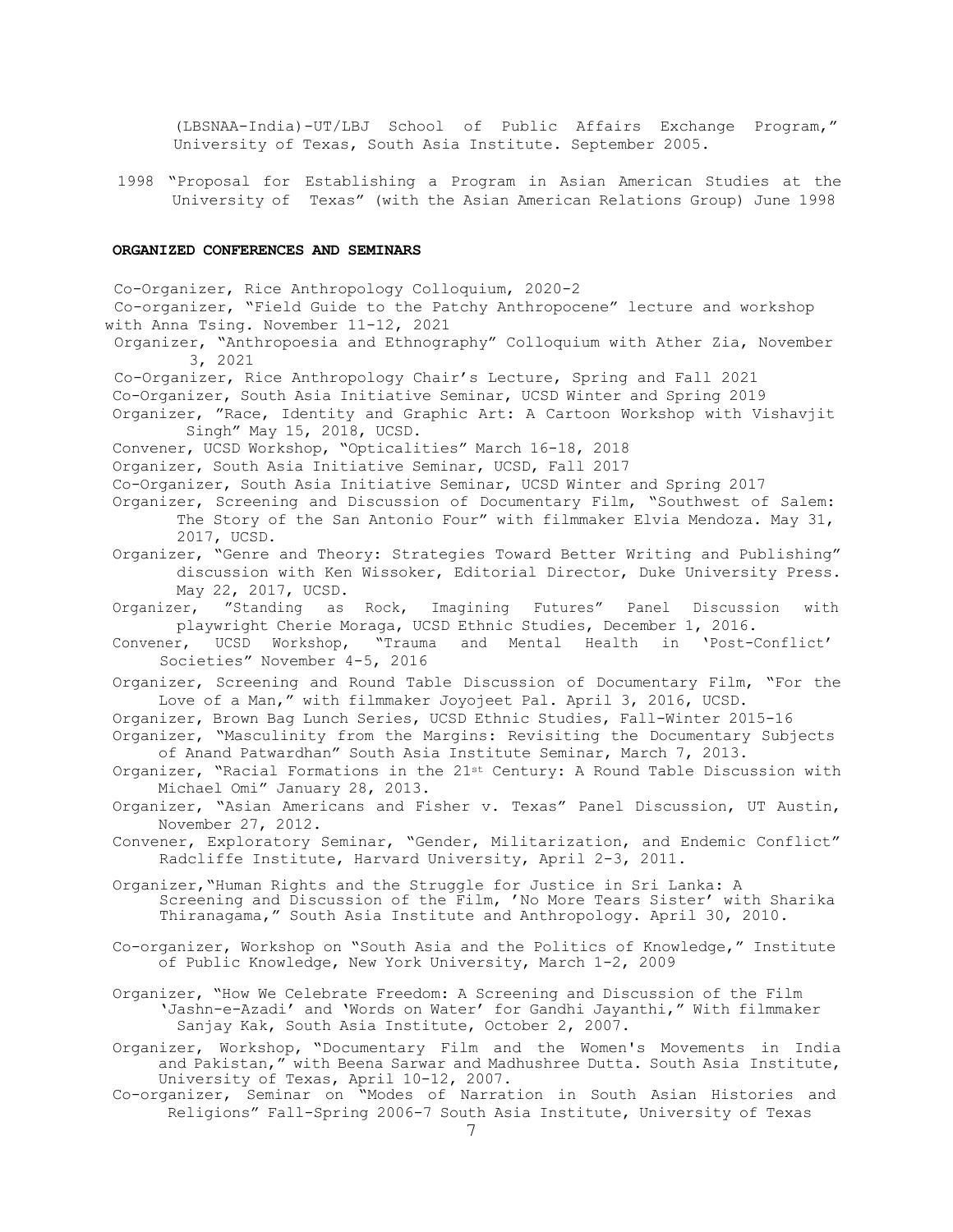Organizer, "Tales of the Night Fairies: Screening and Discussion with the Filmmaker Shohini Ghosh" Princeton University, October 22, 2005.

- Organizer and Curator, Exhibit of "The Gujarat Series" by Santosh Kumar Das" South Asia Institute, University of Texas. April 4-8, 2005
- Organizer, South Asia Institute, "Regional Perspectives on India: Focus on Gujarat" November 1-5, 2004, University of Texas.
- Organizer, Symposium on "Violence Against Women: Emerging Transnational Approaches" University of Texas Law School, April 28, 2004. UT Austin
- Organizer, Workshop, "The Political Economy of Water Rights in India and the U.S" University of Texas, November 8, 2003.
- Co-organizer, Feminist Pre-Conference on, "Gender, Politics and Nationalism" Annual South Asia Meetings, University of Wisconsin, Madison. October 14, 2003.
- Co-organizer, Radcliffe Roundtable on Gender and Human Rights, Harvard University, April 19, 2002.
- Organizer, Symposium on "Gender in the Politics of Feminism and Nationalism" University of Texas, Austin March 25-6, 1999.
- Organizer, South Asia Lecture Series, "Rethinking Indian Political Imaginaries" UT Austin, Spring, 1999.
- Organizer, Symposium on "Affirmative Action in Comparative Perspective: India and the United States," University of Texas, Austin, April 10, 1998

 Organizer, Saheli Film Series on "Contemporary South Asian Gender and Sexualities" University of Texas, Austin March 1998

- Co-chair, South Asia Seminar on "Gender and the Politics of Agency," Columbia University, Fall 1994
- Organizer, Panel Discussion on "Women and Nationalism" for International Women's Day, KPFA Public Radio, March 11, 1989.

### **INVITED LECTURES AND PRESENTATIONS**

2021 "Fields of Contestation: Black Studies and Anthropology" with Jennifer Nash. Department of Anthropology, Harvard University. November 29, 2021

"Genocide/Genre" Department of English, Johns Hopkins University March 24, 2021

- 2019 "Deep Impunity" Institute for South Asia Studies, University of California Berkeley, February 7, 2019
- 2018 Plenary Address, "The Algorithmic Turn" Annual Meetings of the SVA American Ethnological Society. Philadelphia, March 22-24, 2018.

 "Deep Impunity" Institute for International, Global and Regional Studies, UC Irvine. May 17, 2018

 "The Algorithmic Turn" Department of Anthropology Seminar, UCLA. January 11, 2018

 2017 Gusfield Lecture, "Democracy as a Sign of Corruption" Sociology Department, UCSD, April 4, 2017

 "A Thousand Genocides Now" Department of Anthropology Seminar, Stanford University, January 30, 2017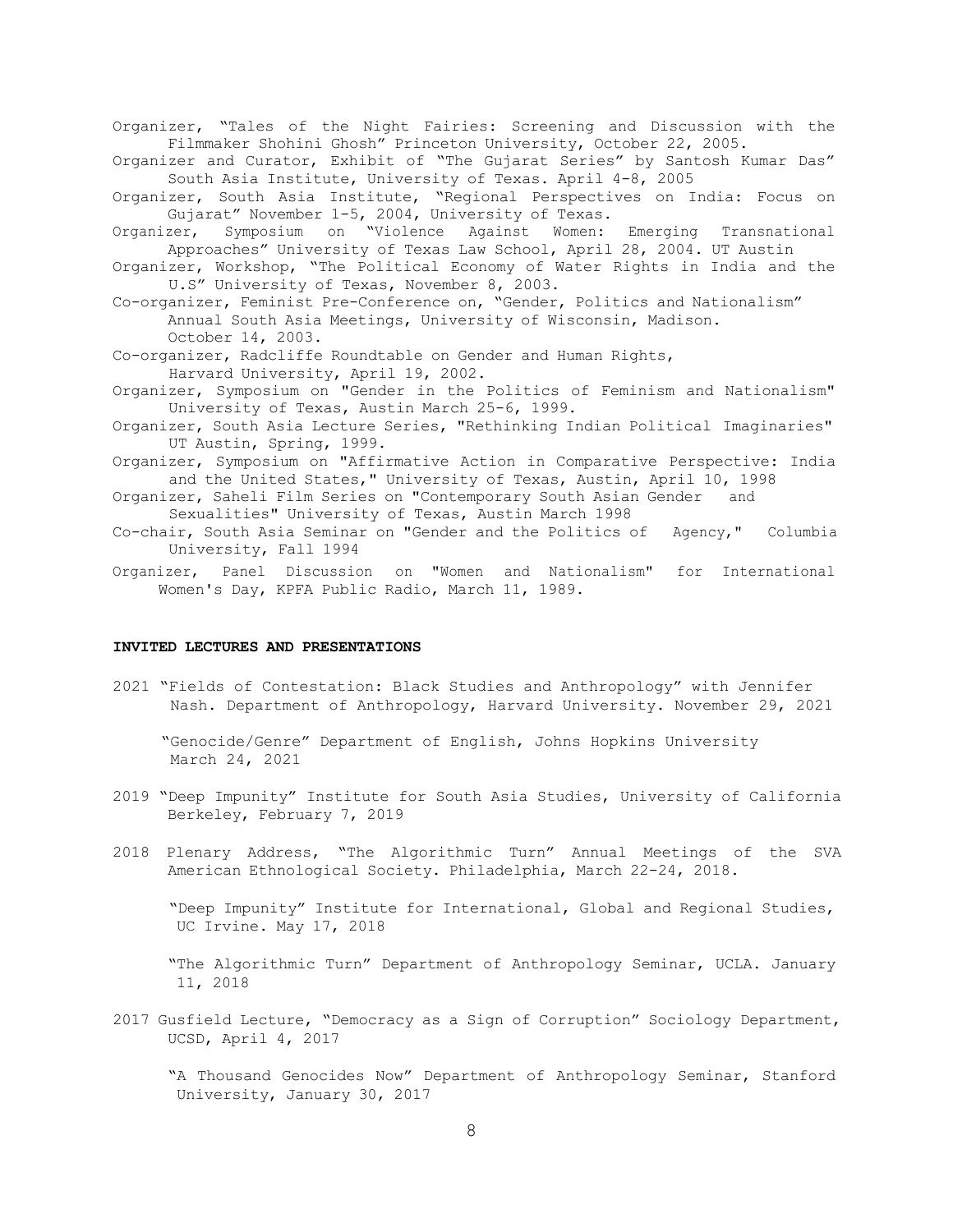2016 Keynote Address, "Civil Neoliberties" Conference on Crossroads in Cultural Studies, University of Western Sydney, Australia. December 14- 16, 2016

 $\overline{\phantom{a}}$ "Science Studies, Textbooks and Merchants of Doubt" UCSD Science Studies Colloquium, October 10, 2016

# 2016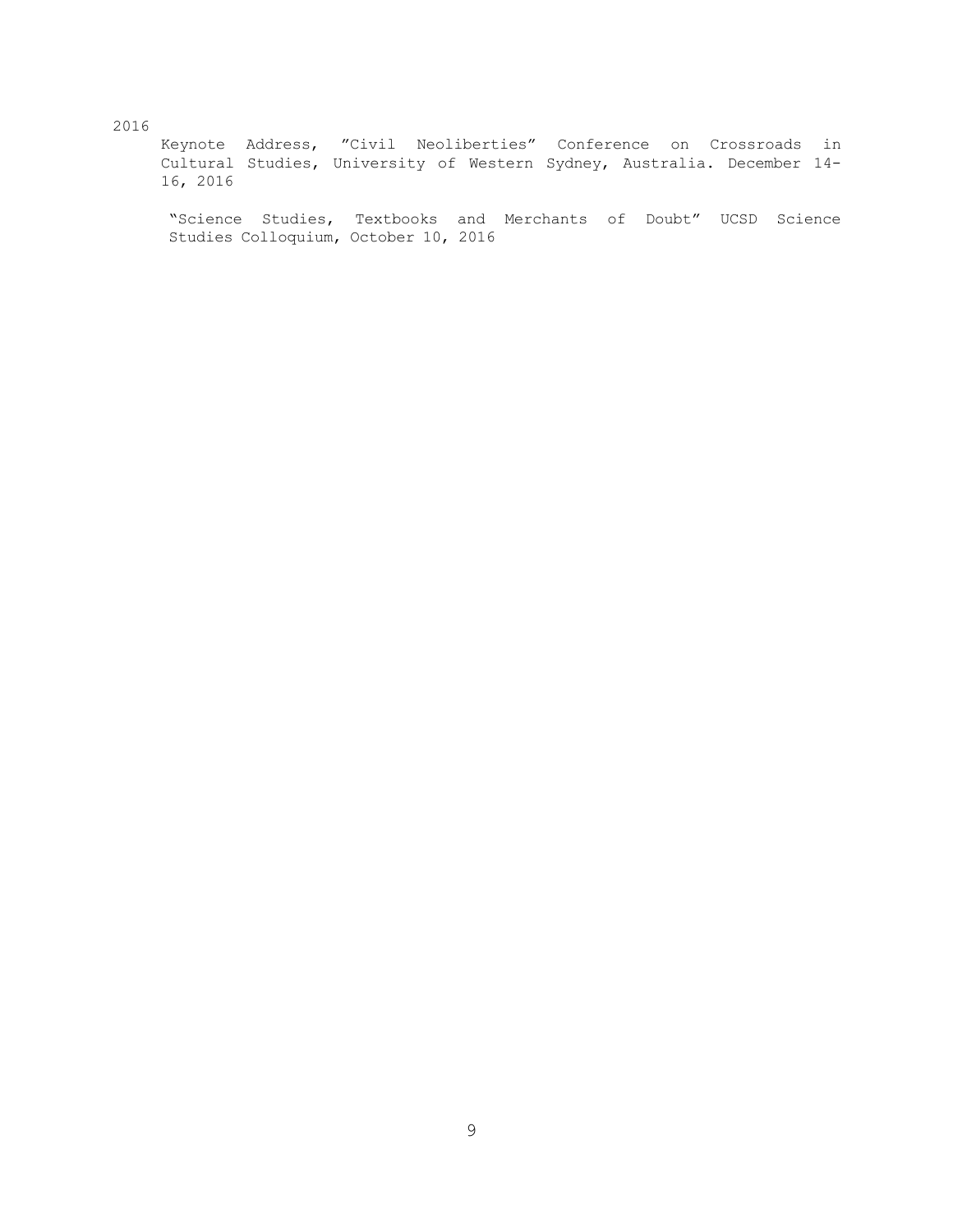Introductions to a Diary: Reflections on an Aesthetic Sensibility" Swami Vipulananda Institute of Aesthetics, Eastern University. Batticaloa, Sri Lanka. July 22, 2016.

 Keynote Address, "Genocide/Diaspora" Fourth Annual Conference on Critical South Asian Studies, University of York, Toronto. March 17-18, 2016.

"Deep Impunity" Center for Humanities, February 29, 2016, UC San Diego

 2015 Keynote Address, "Militancy and Mercenary Nationalism: Sikhs and Muslims in the South Asian Security State" Conference on Reimagining and South Asia. UC Santa Barbara, June 1, 2015 Global Challenges and Regional Emergencies in Africa, the Middle East

 "Genocide/Diasporas" South Asia Studies Seminar, Stanford University, May 3, 2015.

 "A Theory of Everything?" Fellows Seminar, Center for Study in the Advanced Behavioral Sciences, Stanford University. February 11, 2015.

 "Genocide/Diasporas" Department of Ethnic Studies, UC San Diego. January 29, 2025

 2014 "Registering the Violence of Law: Judicial Irony in Gujarat since 2002" South Asia and International Studies Colloquium, UC San Diego, November 20, 2014

 "Reflections on a Diary: The Art of Method" Department of Fine Arts. University of Jaffna. June 11, 2014

 'Anthropology and Method" Department of Theatre Arts, Eastern University, Batticaloa, June 3, 2014

"Dying Worlds" English Department, Peradeniya University, April 3, 2014.

 "On Judicial Irony" International Center for the Study of Ethnicity March 25, 2014, Colombo, Sri Lanka.

 2013 "Rethinking the Archive of Sexual Violence" Department of Women's Studies, University of Maryland, College-Park. March 1, 2013.

 "Peacetime Militarization and Legal Impunity in Sri Lanka" Munk School of Global Affairs Conference on 'A World in Flux: the Movement of Conflict in the 21st Century,' University of Toronto, March 21-2, 2013.

 "Social Media, Social Movements, and Indian Society" Facebook, Austin. March 12, 2013

 2012 "Democracy as a Sign of Corruption" Conference on Global Affirmative Action in a Neo-liberal Age" Duke University, November 8-10, 2012

 "Genocide/Genre" Program in Gender and Sexuality Studies, Princeton University. January 18, 2012.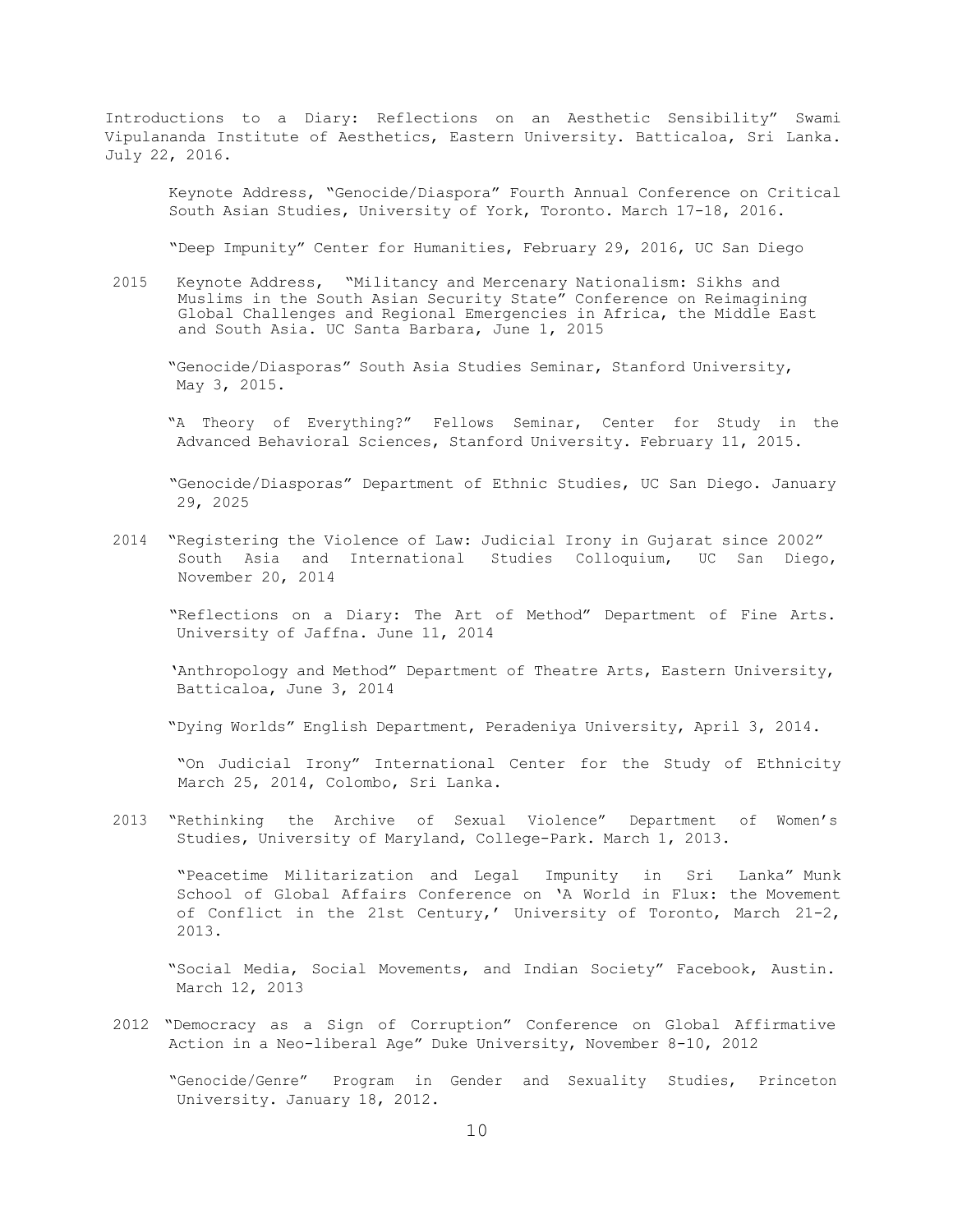"India's Anti-Corruption Movement in Context" World Affairs Council of Houston. January 11, 2012.

 "Sexual Violence and the Science of New Social Media" Keynote Address, Conference on "Health Rights at the Crossroads: Women, New Science, and Institutional Violence." Department of Anthropology, History & Social Medicine, and the UCSF Center of Expertise in Women's Health and Empowerment. November 7, 2011

 "Genocide/Genre" Lecture, Departments of Anthropology and Feminist, Gender, and Women's Studies. Cornell University. February 1, 2011.

 2010 "Gender and Human Rights in South Asia" Center for the Study of Women and Society, University of Oregon. May 20, 2010

 Invited Participant, Workshop on "Global and Regional Challenges." Conference on "Turkish Diplomacy And Regional/Global Order in The Early XXIst Century," Istanbul, Turkey. May 15-16, 2010

2009

 "Gender Violence and Contradiction at the Intersection of International Culture of Rights/The Rights of Culture" American Anthropological Human Rights and Indian Civil Liberties" Presidential Panel, "The Society Meetings, Philadelphia, PA. December 2-6, 2009

 Rana Watamull Lecture, "A Thousand Genocides Now" Department of Anthropology and Center for South Asian Studies. University of Hawaii, Manoa, March 18-21, 2009

- "(Un)Common Cultures and Common Rights," Symposium on "The Culture of Rights/The Rights of Culture," Institute for Research on Women, Rutgers University. February 26-28, 2009.
- 2008 "Gujarat Department of Anthropology, Cornell University. September 26, 2008 in the Modern-Imaginary of Violence"

 "A Thousand Genocides Now" Center for South Asian Studies, Syracuse University, September 25, 2008

 "Civil Society and Ethnic Conflict in India: Rethinking Paradigms" Lecture, Center for Asian Studies and Histories and Regulatory Institutions Network, Australian National University. July 22, 2008

 "The Ethnography of Genocide" Conference on "Ethnographies of Activism" London School of Economics, March 1-2, 2008

 "'We The People:' Genocide, Sovereignty and Diaspora in the Remaking of South Asian Borders" Workshop on "Border Problems: Theory, Culture, and Political Economy**"** Social Science Research Council, International Conference on Inter-Asian Connections, Dubai, UAE. February 21-23, 2008.

2011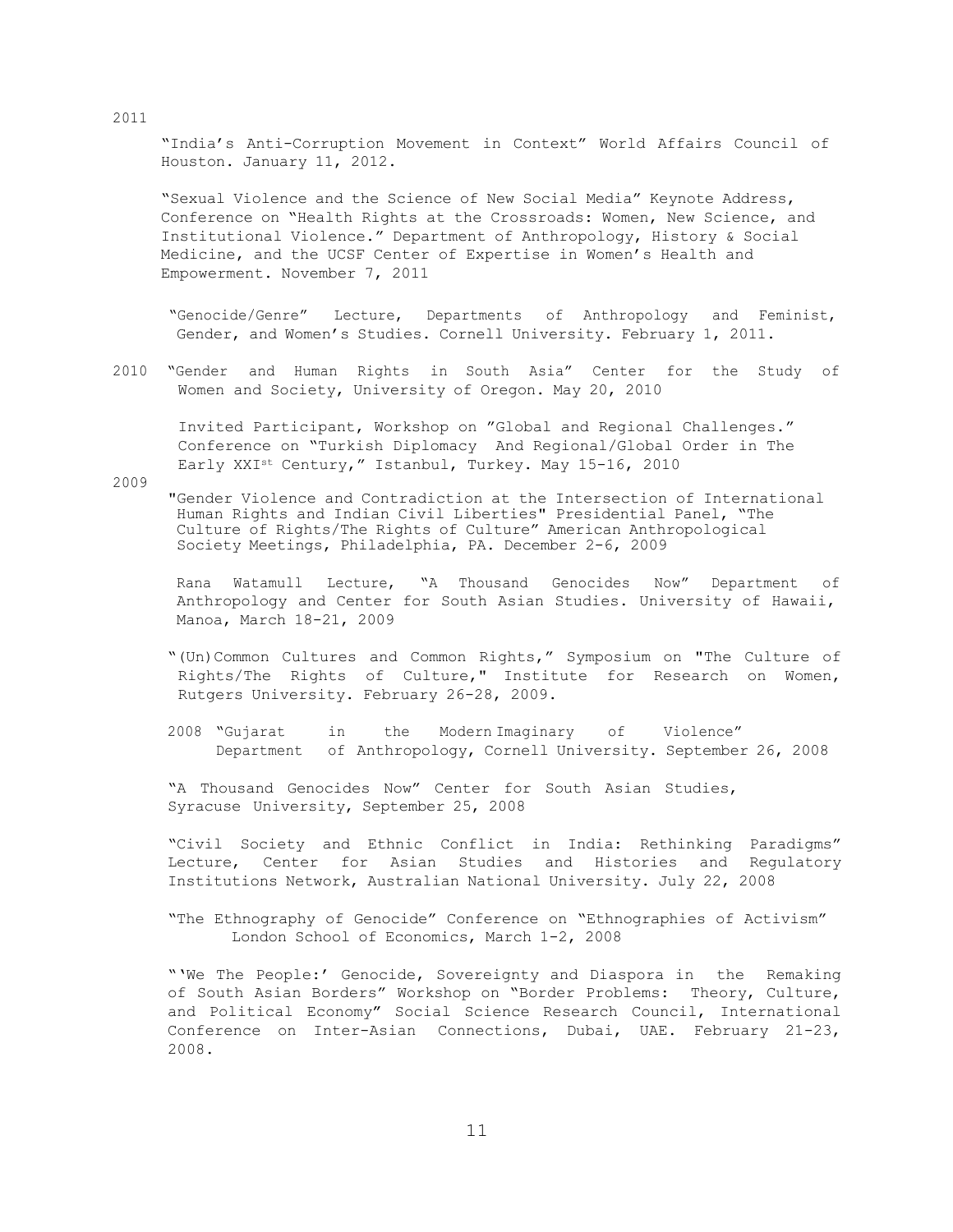- 2007 "A Citizenship of Marriage" Conference on Subaltern Citizens and Their Histories. Emory University, October 13-14, 2006.
	- "A Thousand Genocides Now: Gujarat in the Modern Imaginary of Violence" Distinguished Lecture, Southern Asian Institute, Columbia University September 25, 2006.
	- "Empire and the Gender of Liberalism" Conference on Gender and Empire, American University in Cairo, June 7-9, 2006.

 "Memory and Witnessing in Local Strategies of Justice" Bellagio Conference on "The Manufacture of Memory: Violence, Institutions, Narrative" May 18-25, 2006.

 2005 "Migrations of Memory" Conference on the Pacific and South Asian Diasporas, Center for South Asian Studies, University of Hawaii, Manoa. April 18-20, 2006

 "International Law and National Civil Liberties Traditions: The Case of India" Boalt Hall School of Law, Human Rights Program, University of California, Berkeley, April 25, 2005.

 "A Thousand Genocides Now" Departments of Philosophy and Religious Studies, Southwestern University, April 11, 2005

 "U.S. Exceptionalism, Violence Against Women, and Human Rights in South Asia" April 9, 2005, Amnesty International Annual Conference, Austin, TX.

 "Conversation with Santosh Kumar Das" Gallery Talk, School of Art, University of Texas, Austin, April 4, 2005.

### **JOURNAL EDITORIAL AND OTHER BOARDS**

 Member, Board of Trustees, SAN DIEGO MUSEUM OF ART, 2018-19 Board Member, South Asia Arts Council/CAIS, SAN DIEGO MUSEUM OF ART 2016-18

 Editor, FEMINIST STUDIES, 2013-17 Editor, (Northamerican) CULTURAL DYNAMICS (1999-2005) Member, International Advisory Board, DIASPORA STUDIES, 2012-present Member, Editorial Board, IDENTITIES, 2011-present Member, Editorial Board, SOUTH ASIAN DIASPORAS, 2009-present Member, Editorial Board, CULTURAL DYNAMICS, 2005-present Member, Editorial Board, MERIDIANS: FEMINISM, RACE, Member, Editorial Board, BRIDGES: BERKELEY RESEARCH JOURNAL OF SOUTH AND SOUTHEAST ASIA Member, Editorial Board, SAGAR (UT Austin) Member, Editorial Board, CULTURAL ANTHROPOLOGY, 2021-25 TRANSNATIONALISM, 1998-2002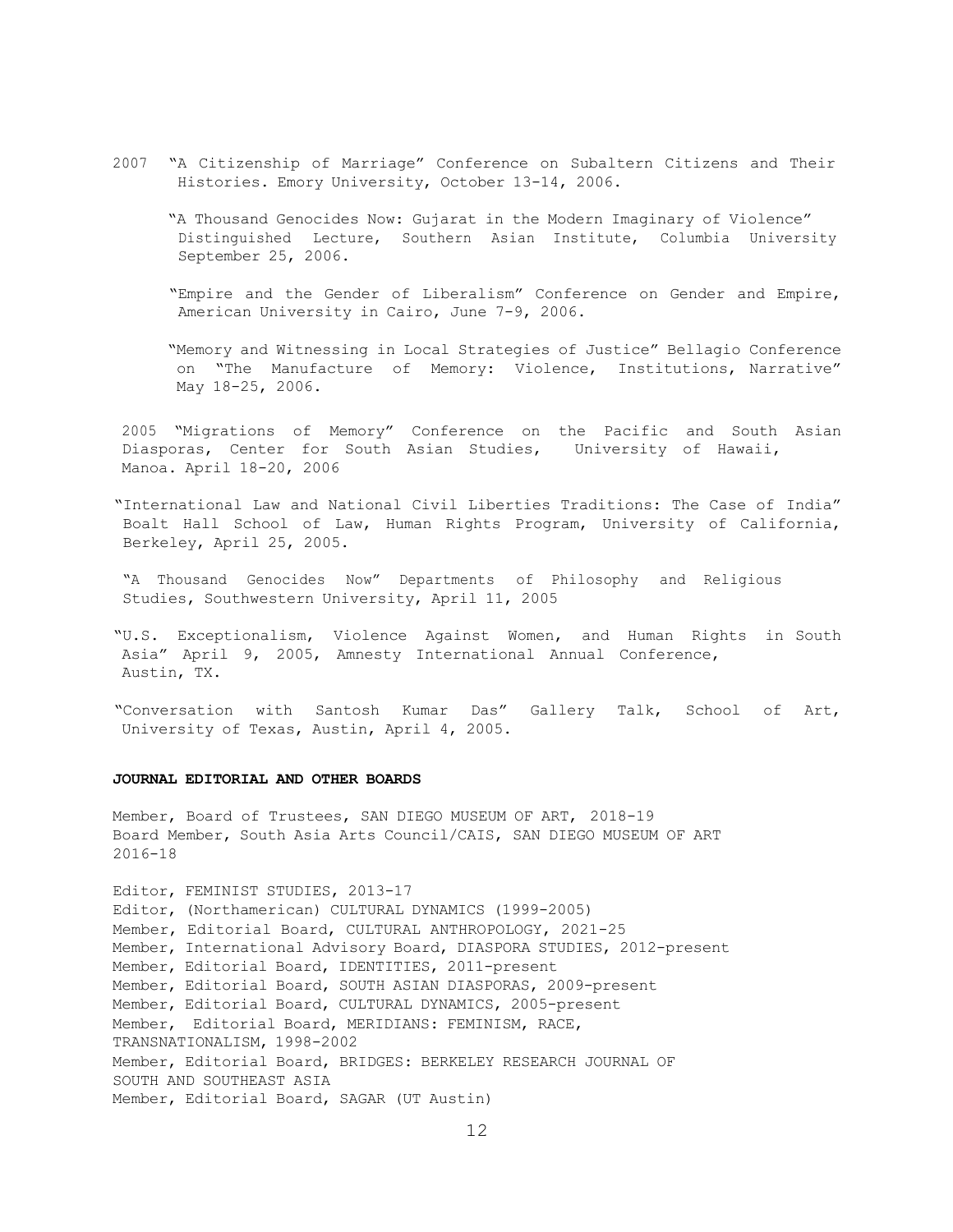Editorial Consultant, FEMINIST STUDIES (1998-2000)

#### **PEER REVIEWER**

#### Awards:

Judge, Society for Humanistic Anthropology Fiction Award (2015)

#### Foundations:

 NSF, SSRC, ACLS, AAUW, SSHRC, MACARTHUR Member, College of Reviewers, Canada Research Chairs Program, Social Sciences and Humanities Research Council of Canada, 1998-2000

#### Presses:

 Blackwells, University of California Press, Cambridge University Press, Duke University Press, Fordham University Press, Indiana University Press, University Of Minnesota Press, Navayana Press, Oxford University Press, Palgrave Press, Polity Press, University Of Pennsylvania Press, Princeton University Press, Routledge, Rutgers University Press, St. Martin's Press, Temple University Press, University of Washington Press, Wiley, Zed Press.

#### Journals:

 Anthropology and Humanism, American Anthropologist, American Ethnologist, American Historical Review, Annals Of The American Academy Of Political And Anthropology, Feminist Studies, Frontiers, Gender And History, Gender And Society, Humanity, International Journal of Feminist Politics, International Journal Of Sociology and Anthropology, Internationality, Journal Of Family History, Journal Of Women's History, Law And Society, Signs, Women's Studies International Forum, Violence Against Women. Social Science, Biosocieties, Borderlands, Cultural Anthropology, Current

### **UNIVERSITY SERVICE**

|         | Member, Rice Medical Humanities Program Steering Committee (2020-22)<br>Member, Rice Center for the Study of Women, Gender and Sexuality Steering<br>Committee (2020-22) |  |
|---------|--------------------------------------------------------------------------------------------------------------------------------------------------------------------------|--|
| Member, | Rice Committee for Research on Inequality and Social Equity (CORISE)<br>Steering Committee (2020-21)                                                                     |  |
| Chair,  | Rice Postdoctoral Search Committee, Political Anthropology (2021-2)                                                                                                      |  |
|         | Chair, Rice Biomedical Anthropology Search Committee (2020-21)                                                                                                           |  |
|         | Member, UCSD Triton Research and Experiential Learning Scholars                                                                                                          |  |
|         | Program (TRELS) Committee, Marshall College (2018-19)                                                                                                                    |  |
|         | Member, UCSD Earl Warren College Executive Committee (2018-20)                                                                                                           |  |
|         | Member, UCSD Committee for Limited Submissions in the Social Sciences, Arts<br>and Humanities, Professions and Applied Sciences (2018-20)                                |  |
|         | Member, UCSD Representative Assembly, Ethnic Studies (2018-19)                                                                                                           |  |
|         | Member, UCSD International Institute Scholars at Risk Committee (2017-18)                                                                                                |  |
|         | Member, UCSD Campus Fulbright Selection Committee-South Asia (2017)                                                                                                      |  |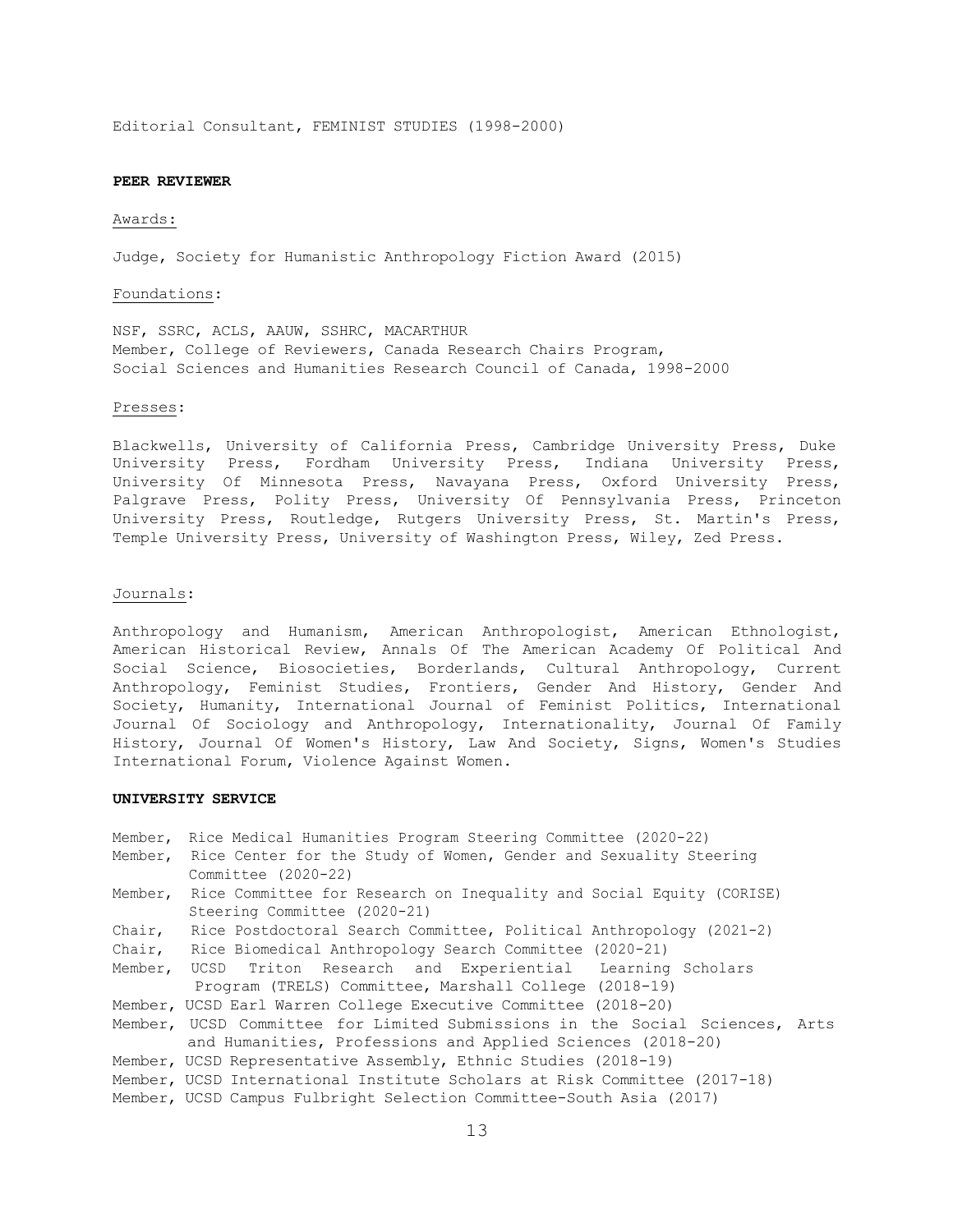Member, UCSD International Institute Graduate Fellowship Committee (2017) Member, UCSD Committee on Academic Personnel (2016-17) Member, UCSD International Institute Steering Committee, (2016-17) Member, UCSD South Asia Initiative (SAI) Steering Committee (2016-19) Member, UCSD Division of Social Sciences Building Advisory Committee (2016) UCSD Representative Assembly Alternate, Ethnic Studies (2016) Member, UCSD Department of Ethnic Studies Awards Committee (2015-16) Member, UCSD Critical Asian-American Studies Committee (2015-16) Member, Executive Committee, UT Center for Asian American Studies (2012-13) Member, UT Asian and Asian American Faculty and Staff Association Taskforce Member, UT Cultural Diversity and Global Cultures Committee (2012-13) Member, UT Department of Anthropology Awards Committee (2012-13) Member, UT CWGS Women's Human Rights Initiative Grant Committee (2010-11) Member, UT Department of Anthropology, Middle East Faculty Search Committee Member, UT Department of Anthropology Awards Committee (2008-09) Member, Native American/Indigenous Studies Faculty Search Committee; (2008-09) Member, UT Anthropology/Asian American Studies Faculty Search Committee (2006- Member, UT Department of Asian Studies, FLAS Committee (2006-07) Member, UT Department of Anthropology Undergraduate Curriculum Committee Member, UT Department of Asian Studies, FLAS Committee (2003-04) Member, UT Women's Studies Executive Council (2003-04) Member, UT Department of Asian Studies, FLAS Committee (2000-01) Member, UT Department of Anthropology, Executive Committee (2000-01) Member, UT University Grievance Committee, UT Austin (2000-01) Co-chair, Middle-East Anthropology Search Committee (2000-01) Member, UT Department of Asian Studies, FLAS Committee (2000-01) Faculty Advisor, UT Asian American Relations Group (2000-01) Faculty Advisor, UT Trikone-Tejas (1999-2000) Assistant Graduate Advisor, UT Department of Anthropology (1999-2000) Chair, UT Department of Anthropology Admissions Committee (1999-2000) Member, UT Department of Anthropology, Executive Committee (1999-2000) Member, UT Department of Anthropology Graduate Studies Committee (1999-2000) Member, UT University Grievance Committee (1999-2000) Member, UT Asian American Studies Director Search Committee (1999-2000) Member, UT Department of Asian Studies, Tamil Search Committee (1999-2000) Member, UT Department of Asian Studies, FLAS Committee (1999-2000) Faculty Advisor, UT Asian American Relations Group (1999-2000) Faculty Advisor, UT Trikone-Tejas (1998-9) Assistant Graduate Advisor, UT Department of Anthropology (1998-99) Member, UT Department of Anthropology, Executive Committee (1998-99) Department Anthropology (1998-9) Member, UT Department of Anthropology, Search Committee, African Diasporas Program (1998-9) Member, UT Department of Anthropology, Graduate Studies Committee (1998-9) Member, Department of Asian Studies, Tamil Language Search Committee (1998-9) Member, Department of Asian Studies Admissions and Fellowships Committee (1998- Member, Department of Asian Studies Outreach Committee (1998-9) (2012-13) (2010-11) 2007) (2004-2005) Member, Department of Anthropology, Search Committee, Sociocultural 9)